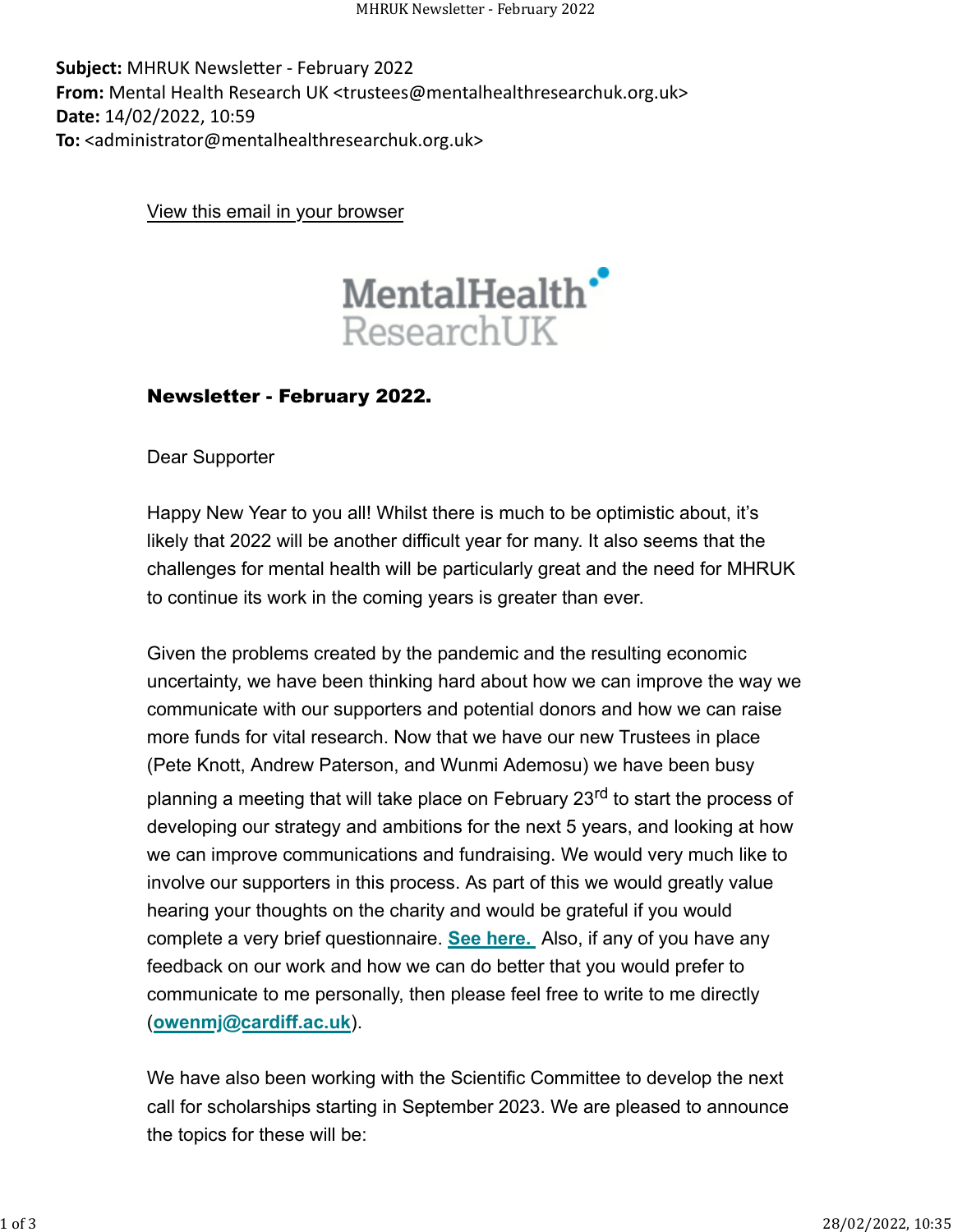- Early intervention in psychosis (John Grace QC Scholarship 2023)
- Health inequalities and mental illness. (Mental Health Research UK PhD Scholarship 2023)

We chose early intervention in psychosis because, along with many, we see real potential here for the development of new approaches that will improve outcomes and increase recovery rates for people who develop psychosis. However, research is needed not only to help develop new and more effective treatments but also to better identify which people will benefit the most from specific early support. This will help us move away from a one-size-fits-all approach to early intervention and to develop therapeutic approaches that are better tailored to individuals.

We chose health inequalities because mental health conditions are not distributed equally across society and there are many groups that are impacted more frequently and more severely than others. Moreover, these inequalities have become starker in the wake of the pandemic. Research is needed to understand how and why these inequalities exist and to demonstrate how they can be prevented and addressed. This topic was a particular favourite of our scientific committee who pointed out the great need and also the many gaps in our knowledge.

 If any of you would like to donate to support these important projects please click **[here.](https://mhruk.us3.list-manage.com/track/click?u=9f597992504bbc9467a09e2ad&id=7e7fcf3578&e=653c95db77)**

Details of how to apply are shown **[here.](https://mhruk.us3.list-manage.com/track/click?u=9f597992504bbc9467a09e2ad&id=4d6519967d&e=653c95db77) The closing date for applications is May 20th 2022.**

We have written a report on our completed PhDs see **[https://www.mentalhealthresearchuk.org.uk/completed-phd-scholarships](https://mhruk.us3.list-manage.com/track/click?u=9f597992504bbc9467a09e2ad&id=f418db6d6e&e=653c95db77)**.

The process for recruiting the Scholars for the 2022 PhD Scholarships is underway. The Trustees are now much more involved in this process and beginning this year one of our Trustees is working with each of the successful University Departments (King's College London and Cardiff University) to ensure that we have direct involvement in the appointment of scholars.

We are pleased to announce that Relay Riders UK have nominated us as